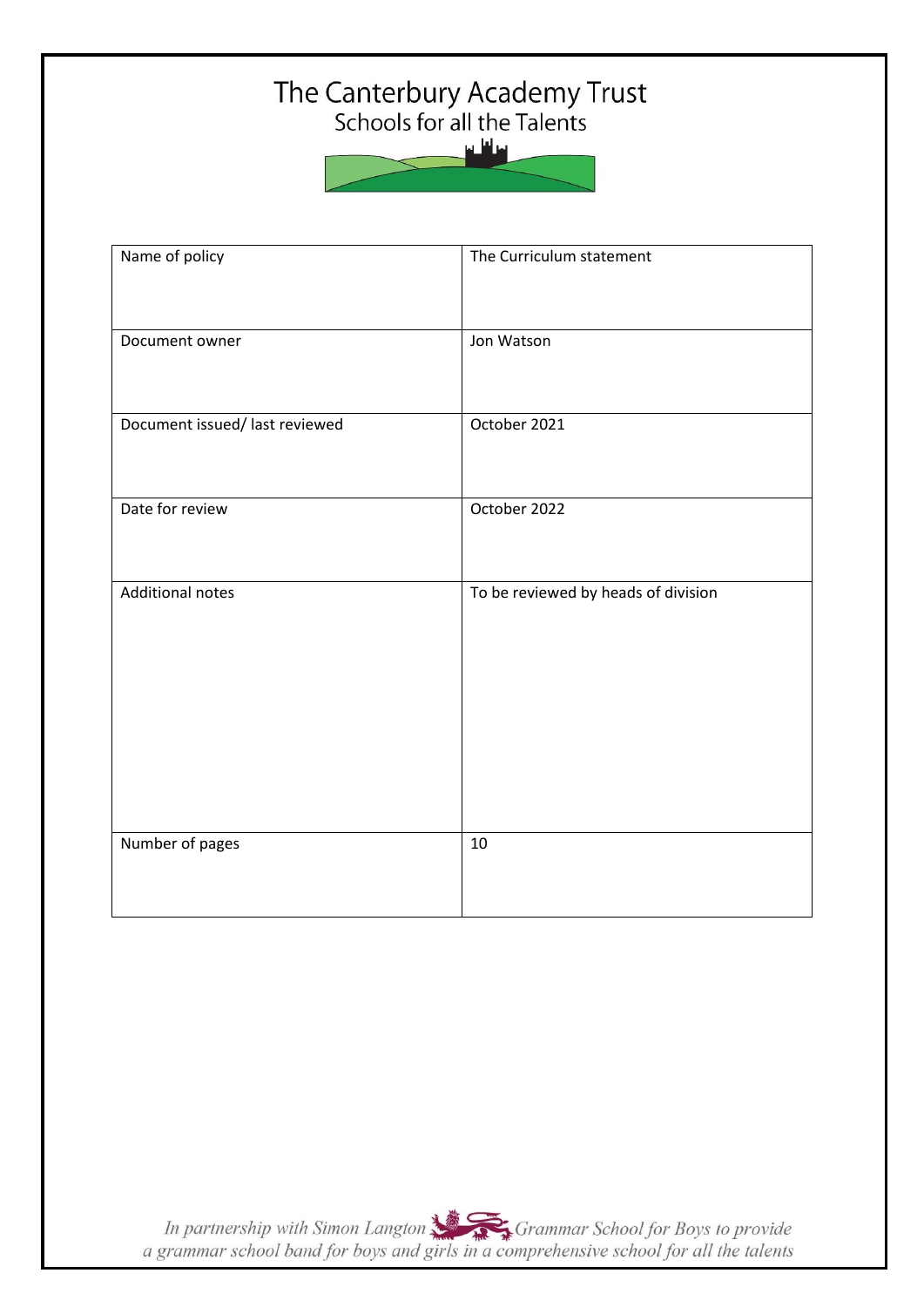# The Canterbury Academy Trust

#### **What we are; what we do**

The Canterbury Academy Trust has comprehensive schools for all the talents. We are determined to provide closely for the needs and talents of every individual student, and at a very high standard.

To achieve this, our curriculum, inside and outside of timetabled lessons, is overflowing with opportunities to try something new and develop new skills. We listen carefully to each student, and their parents, to provide something which is right, special and highly motivating for them, if we can. Every effort is made to do this, and it happens in myriad ways. Academic learning is very important. We focus carefully on it, not least through our close partnership with Simon Langton Grammar School. But we believe that there is more to a great education. As well as ensuring our students succeed academically, we believe that many students have gifts in the performing or visual arts, or in sport, or in practical learning. We are extremely proud of all our students' achievements across our pillars of excellence in academic learning, sport, performing arts, practical learning and our area wide work in youth, community and extended service.

The Canterbury Academy Trust offers all students a broad curriculum. Students have a very wide choice of subjects throughout their time here. All students have access to the full curriculum, irrespective of gender, SEND, ethnicity, academic ability, social or cultural background.

Everything that students learn in school – the taught subject timetable, the approach to spiritual, moral, social and cultural development, provision outside lessons and the classroom, the ethos, values and 'hidden curriculum' of the school – forms the curriculum.

Our students enjoy educational visits abroad or various residentials, university visits, talks by inspirational speakers, as well as countless opportunities to collaborate with their peers from other schools across the region. Throughout their time at The Canterbury Academy Trust students are expected to contribute to our community and to society. We want students to try things they cannot do, to persist in the face of difficulty and to become resilient in overcoming obstacles. We want our students to approach life with a can-do attitude.

### **Our core beliefs**

The curriculum meets statutory requirements and encapsulates students' whole learning experience during their time in school and is underpinned by our core beliefs:

- Every child is good at something (all children walk with genius.)
- We offer 'as much as possible, as often as possible, for as many as possible.'
- Every learner matters.
- · The Academy Trust exists for its children and its community.
- We aim to treat people 'not as they are but as you want them to be'.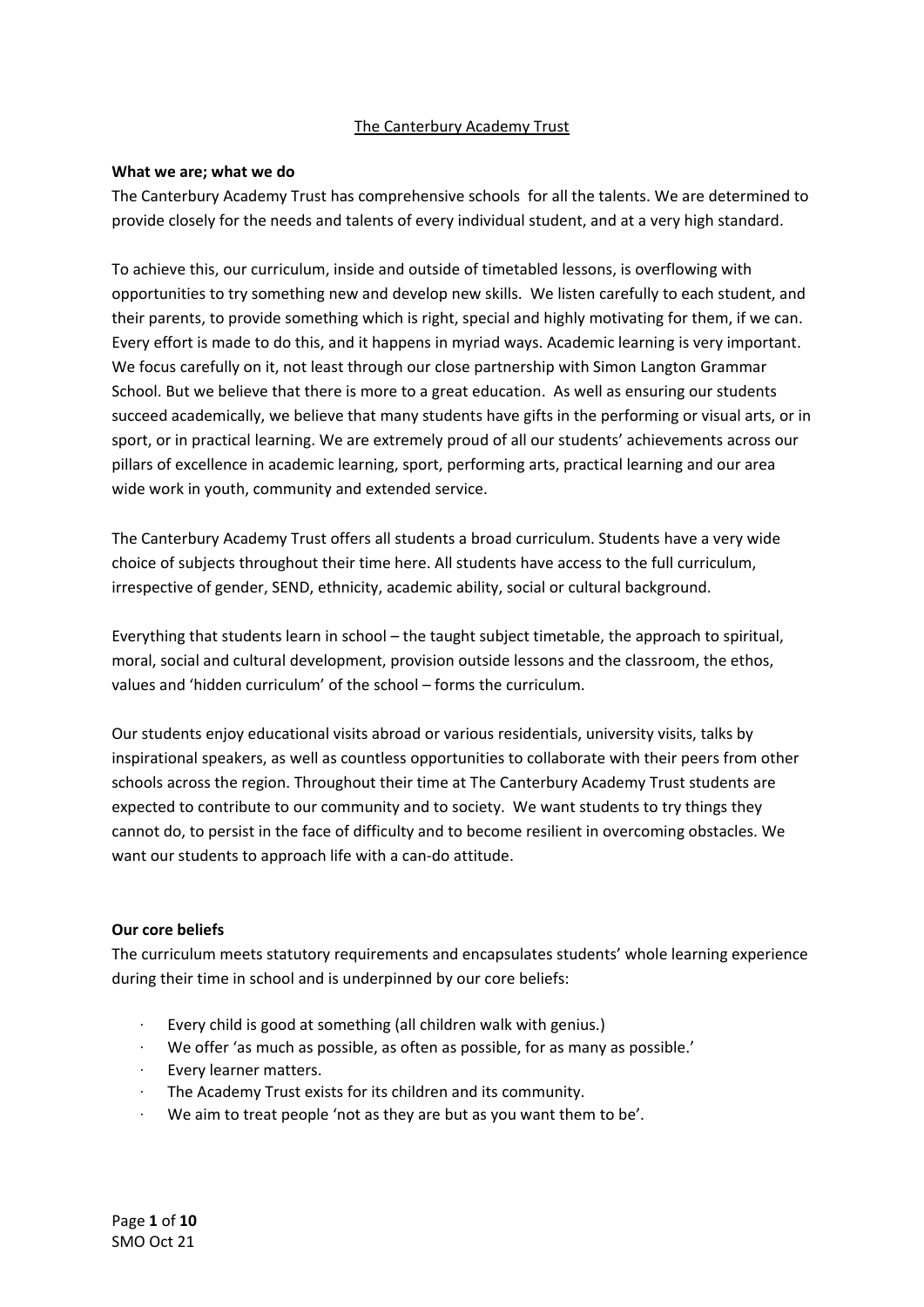#### **Our key strap lines:**

- The Trust  $-$  a wealth of opportunity.
- · Schools for all the talents.
- · Working in partnership with Simon Langton Grammar School for Boys to provide a grammar stream for boys and girls in a comprehensive school for all the talents.
- · Learn, live, laugh.
- Pride in ourselves and our school. Respect for others and the environment.

#### **Our key values**

- · Courtesy
- · Responsibility
- · Honesty
- · Equality
- · Respect
- · Morality

#### **Philosophy and Principles of our Curriculum Design**

Our intention is to provide an excellent education, which enables all students to be successful learners and successful in life. Our curriculum, then, is designed to provide students with the core knowledge they need for success in education and beyond, to maximise their cognitive development, to develop the whole person and the talents of the individual, and to allow all students to become active and economically self-sufficient citizens.

The curriculum is founded on these key principles:

- 1. We have high expectations for all and believe that all students have a right to learn what is in our curriculum; we have a duty to ensure that all students are taught the whole of it.
- 2. By drawing on the best that has been thought, said and done in each subject, our curriculum enables students to appreciate and participate in the full richness of the human experience, developing positive lifelong values. We expect our pupils to experience and increase their cultural capital each day.
- 3. We want all students to achieve a deep understanding of the knowledge specified in the curriculum for each year, and that teaching secures this for all students. In each subject therefore, as appropriate to that subject, the content is carefully planned and sequenced so that it builds students' knowledge and understanding systematically.
- 4. We want all students to excel from the moment they join us. Our curriculum will ensure continuity between primary, secondary and post-16 phases, so that it complements the work being done in other places to support student progress, ensuring continuous improvement for all.
- 5. Our curriculum ensures that concise knowledge, skills and content is taught and learned; it is for faculties and teachers to decide how to teach and bring it to life, developing both mastery and character in our students.

Page **2** of **10** SMO Oct 21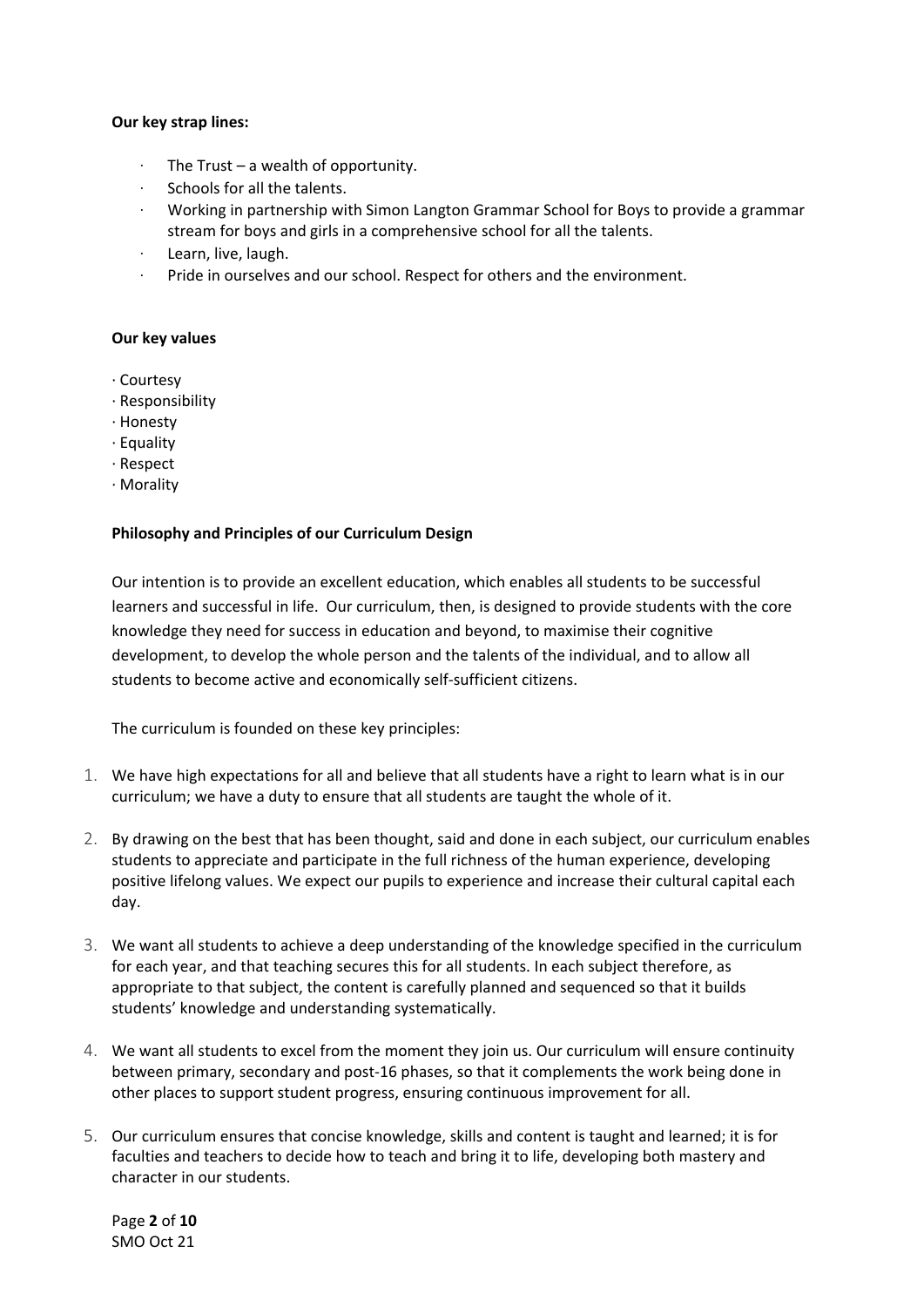The design:

- 6. The curriculum is made bespoke, as far as possible, to each individual student. (See, for example, the section entitled 'Pillars' below).
- 7. Our curriculum includes key life skills, such as money management and relationships education, necessary for our students to become independent young adults. Our curriculum also includes education for civics and an essential understanding of government and politics, without, of course taking any party-political stance. (This is explained further in the section entitled 'Core', below).

## **How the curriculum is implemented and managed**

This section explains how pupils make options, and why these are organised as they are. At the outset, it is important to say that these provisions can always be overridden, adjusted or added to, for individual or groups of students, if it is in the students' interests to do so. Students' individual needs, and providing for their talents, come before the convenience of the system, as long as the law and the necessity for a properly balanced curriculum is met.

At The Canterbury Primary School we strive for successful, determined, imaginative learners and our rich and relevant curriculum is planned and delivered with our vision and values at its core.

Our main learning takes place through well thought out topics, which include trips, visitors to the school and themed days, in order to further enrich the children's experiences. Personal and social development plays a significant part in our school, with dedicated lesson time focusing on this aspect of the children's education.

Each class learns six new topics a year (one per term), to encourage a broad range of experiences. All topics are mapped against the National Curriculum programmes of study and begin with a launch experience, which aims to immerse the children in the learning to come. Topics act as an umbrella, under which children learn across each subject. All foundation subjects are taught through our topics and we aim to make explicit which subject is being taught within each lesson, so that children understand the core concepts of each specific subject. Reading and Writing are linked to the termly theme, as is maths wherever possible. Carefully selected books are chosen to support and enhance each topic.

As a school for all the talents, we encourage children to identify their strengths and passions by exposing them to a range of learning experiences. All Key Stage 1 children take part in weekly enrichment afternoons, designed to provide them with opportunities to develop and identify their own interests and talents. This is then taken forward into Key Stage 2 where the children take part in weekly 'Academies', to provide a more in-depth focus on their chosen area.

#### *Languages*

*We feel that in order to be successful, global citizens it is of vital importance that our children have a knowledge and understanding of foreign languages. At The Canterbury Primary School our chosen languages are French and Spanish, which are taught by a designated Languages Teacher. This provision is also extended to Key Stage 1 classes, which means all children in the school have access to high quality language tuition throughout their time with us.*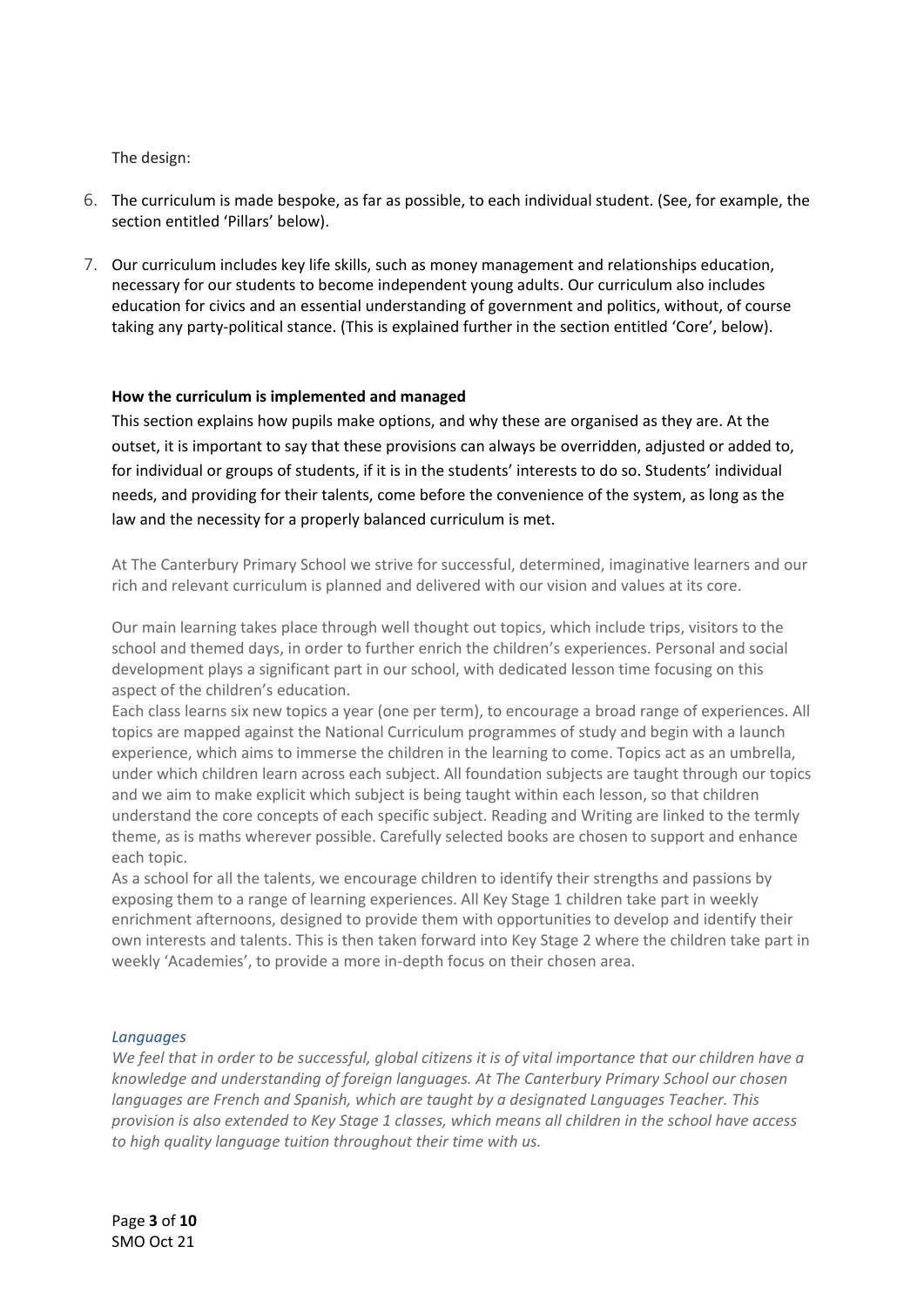## *Transition*

*Preparing students for transition from primary to secondary school plays a large part in the curriculum. Both through developing independence and resilience in our students throughout the curriculum, building in Year 6, as well as through a bespoke transition programme at the end of Year 6.*

### *Extra-curricular*

Extra-curricular opportunities are an important aspect of the school, with children able to choose from a wide range of after school clubs available across the year. Opportunities to further enrich the curriculum for all children, including a broad range of educational visits which include:

- Residential trips
- Attendance at arts, music or sports festivals
- Visiting professionals from the County

## **Foundation Stage**

In the Early Years Foundation Stage, the following principles underpin and guide the work of all the practitioners. They are grouped into four distinct but complementary themes:

- A Unique Child
- Positive Relationships
- Enabling Environments
- Learning and Development

Effective practice in the Early Years Foundation Stage is built on these four guiding themes. They provide a context for the requirements and describe how the practitioners should support the development, learning and care of young children.

A Unique Child recognises that every child is a competent learner from birth who can be resilient, capable, confident and self-assured. The commitments are focused around development, inclusion, safety, and health and well-being.

Positive Relationships describes how children learn to be strong and independent from a base of loving and secure relationships with parents and/or a key person. The commitments are focused around respect, partnership with parents, supporting learning, and the role of the key person.

Enabling Environments explains that the environment plays a key role in supporting and extending children's development and learning. The commitments are focused around observation, assessment and planning, support for every child, the learning environment, and the wider context – transitions, continuity, and multi-agency working.

Learning and Development recognises that children develop and learn in different ways and at different rates, and that all areas of learning and development are equally important and interconnected.

There are seven areas of learning and development that must shape the planning and delivery of all learning in the early year's classroom.

The 3 Prime Areas are fundamentally the underpinning that work together to support development in all other areas:

- Communication and Language
- Personal, Social and Emotional

Page **4** of **10** SMO Oct 21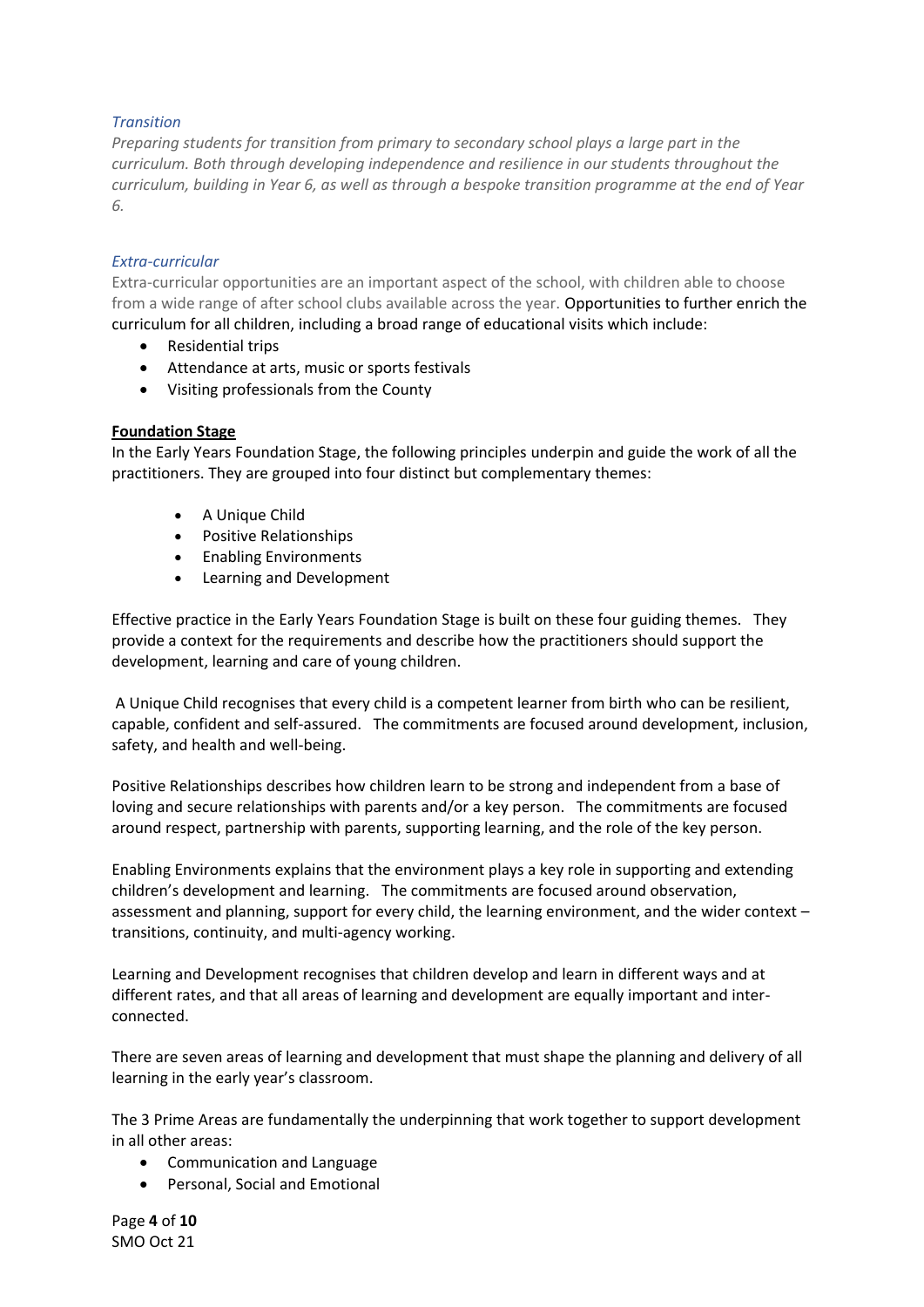• Physical Development

The 4 Specific Areas which are the essential skills and knowledge:

- Literacy
- Mathematics
- Understanding the World
- Expressive Arts and Design

A normal day in the Foundation Stage classroom will include learning from all areas of the curriculum where children are given the opportunity to focus on their strengths. For part of the day, the children participate in activities which they initiate themselves, with adult support where this is appropriate. At other times the children will participate in activities with a specific focus, led by the teacher or other adult. These activities are differentiated for individuals or small groups, taking in to account the stage of the children's development. Again, these activities are based on play, which is the main medium for learning in the Foundation Stage.

Children relate to people and things through the different characteristics of learning:

- Playing and exploring
- Active learning
- Creating and thinking critically

Adults in the Foundation Stage will provide enabling environments and make observations across all areas that support the child to remain an effective and motivated learner.

# **G. Key Stages 1 and 2**

The curriculum at Key Stages 1 & 2 will follow the framework as defined in the National Guidelines for children aged 5 – 11 and will build on the Early Learning Goals of the Foundation Stage. It will provide opportunities for all students to learn and achieve, as well as promoting students' spiritual, moral, social and cultural development, preparing all students for the opportunities, responsibilities and experiences of life.

The Key Stages 1 & 2 a skills led curriculum, will be enhanced with opportunities over and above the statutory requirements described in National Guidelines and will include provision for:

- Modern Foreign Languages
- Personal, Social and Health Education
- Citizenship
- Sex and Relationships Education

The curriculum at KS1 & 2 will consist of:

4 core areas: Reading Writing Maths Science

Foundation subjects: PE

Page **5** of **10** SMO Oct 21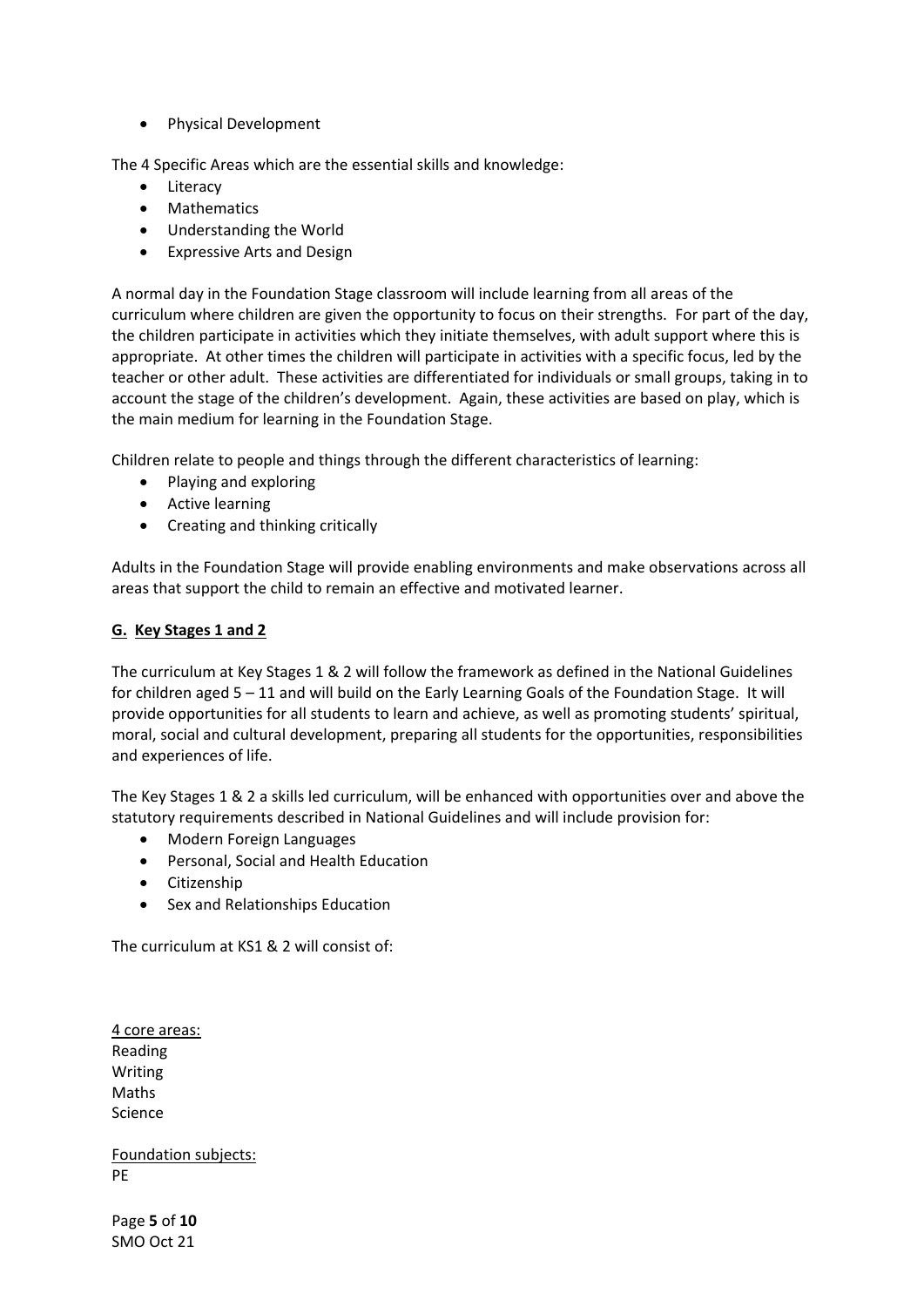Music MFL (Spanish and French) Computing Art and Design Design and Technology History Geography RE PSHE Citizenship

Key Stage 3 is delivered over 3 years to facilitate deeper learning and mastery. It provides a firm basis for future success. It is a time of both physical and emotional growth, when our students increasingly define their own discrete identities and aspirations.

In Years 7 and 8 all students have access to a wide curriculum. Every student studies mathematics, English, science, geography, history, RE, languages, computing, PE, dance, drama, music, art, technology and food. Students are set for English Baccalaureate subjects and in mixed ability classes for foundation subjects. There are also carefully selected and flexible 'Star Groups' for our most high attaining students in particular subjects. In Years 7 and 8, students' curriculum experience is enhanced by weekly 'Pillars' lessons. These enrichment activities allow our students to sample and select from a wide range of different subjects, such as, forensic science, photography, hair and beauty and musical theatre. The options come from across of our Four Pillars of Excellence and allow students the additional time to develop their gifts and talents. They select an option three times a year, so they can broaden their experience with a variety of different subjects, or, study one subject in depth for the whole period. Many of the subjects on offer through pillars are not part of the standard Key Stage 3 curriculum but are Key Stage 4 options. The students benefit from having the opportunity to get extended experience with these less-familiar subjects before potentially having to study them for a qualification.

Year 9 is a very important year to the personalisation of the curriculum. A much wider range of subjects is made available in this year group. Students therefore make their first selection of subjects at the end of Year 8, with staff support. These are not GCSE options at this stage, and can be changed again at the end of Year 9 before GCSE and equivalent courses start. This allows students to consider their interests, and their talents, carefully with some flexibility. In Year 9, all students study mathematics, English, science, history and geography, PE, Core Learning. The choices for their five preferences include: sports studies, computing and ICT, business studies, social sciences, food studies, design and technology studies, textiles studies, child development, health and social care, hair and beauty, construction, art, photography, dance, drama, music, performing arts, production arts, religious studies, and modern foreign languages. Students remain in sets for English Baccalaureate subjects and in mixed ability classes for other subjects. 'Star Groups' also continue into Year 9.

Key Stage 4 starts in Year 10, and operates over 2 years. At the end of Year 9 students make their GCSE option choices ahead of transitioning into their Key Stage 4 study. These options include RE, languages, computing, dance, drama, music, art, design technology, resistant materials technology, food, sport, business and enterprise, social sciences, childcare, health and social care, hair and beauty, photography and construction. In order to give students the breadth of curriculum appropriate in the 21st century and prepare for the academic rigours of further study, all students undertake a core curriculum of English Language, English Literature, maths, statistics, science,

Page **6** of **10** SMO Oct 21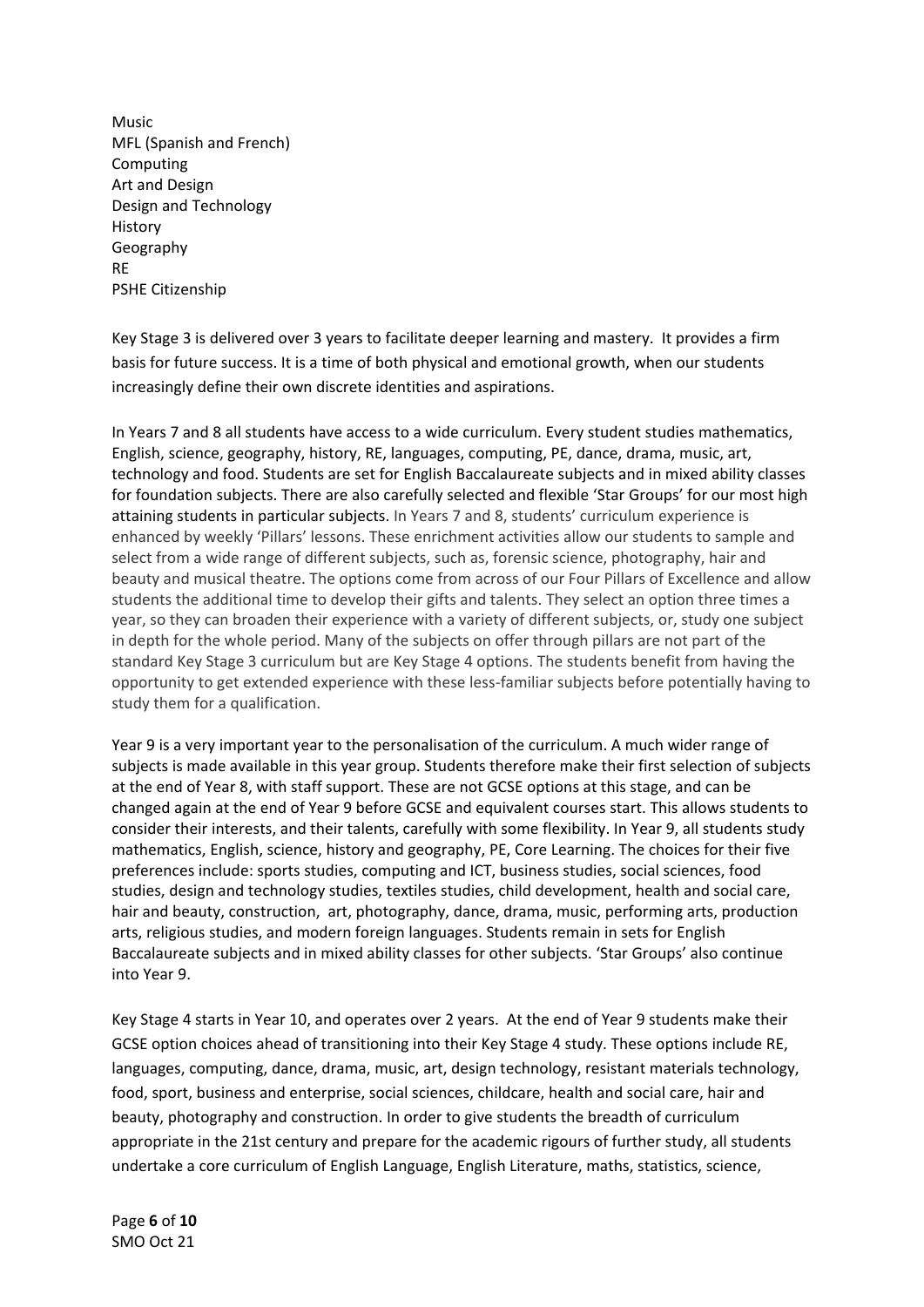history or geography, core PE and Core Learning alongside their options. This means that students work towards at least 8 GCSE, or equivalent, qualifications.

The school promotes the English Baccalaureate (EB) without insisting on it. This is consistent with our 'all talents' policy. The EB is available to all students, at all levels of ability. All students are expected to choose one English Baccalaureate subject within their GCSE options (although individual alternative requests from students and parents may be agreed by the school where particular learning needs, or aspirations, suggest this is most beneficial to the student). All students are encouraged, and have the opportunity, to take a language in order to complete the full EB. At the same time, the school prides itself on its flexibility of its curriculum, reaching the individual aspirations and talents of each child.

The development of students' personal and social skills and their spiritual and cultural development are nurtured specifically through our Values Education curriculum, 'Core Learning' and assemblies, as well as permeating the whole curriculum, both formally and implicitly.

#### **Our Alternative Curriculum**

In some individual cases, student, parents and teachers agree that a student needs a different curriculum in order to enjoy and achieve. This is organised on an individual basis, so precedent should not be used as an indication of availability. Alternative measures may include extra support within lessons, opting for fewer subjects and instead receiving supported study time, application to external programmes of study or work-related study.

#### **Post 16 Curriculum**

Post 16 education is, even more, a personal journey. We believe that every student should follow their own individual path to reach their goals. In Year 12 and 13 students belong to one of our four colleges; Academic, Vocational, Sport or Performing Arts and can study a vast range of courses in many combinations. Students can pick BTECs, A-Levels, City and Guilds, or Level 1 or 2 qualifications, in order to find the pathway that is most appropriate for them. We can be flexible and create bespoke timetables for our students, which allows students great choice and variety in their study. It is possible to study a range of qualification from across the colleges.

Our sixth form is hugely popular and is very large. Its size helps us to offer the vast array of subjects and course that we do. We are also able to offer specific programmes to meet individual and group needs. These include the academically very able, refugees, and those with special educational needs, for example.

Sixth Form students have more freedom and independence to develop and manage themselves as young adults. Teachers develop working relationships with them, with the expectation that students work increasingly independently, managing their own time to complete coursework and research.

Sixth form students are also encouraged and expected to participate in positive activities outside of lessons, and to take opportunities to serve others. Many such opportunities are available. Students are expected to continue to develop their cultural capital.

Page **7** of **10** SMO Oct 21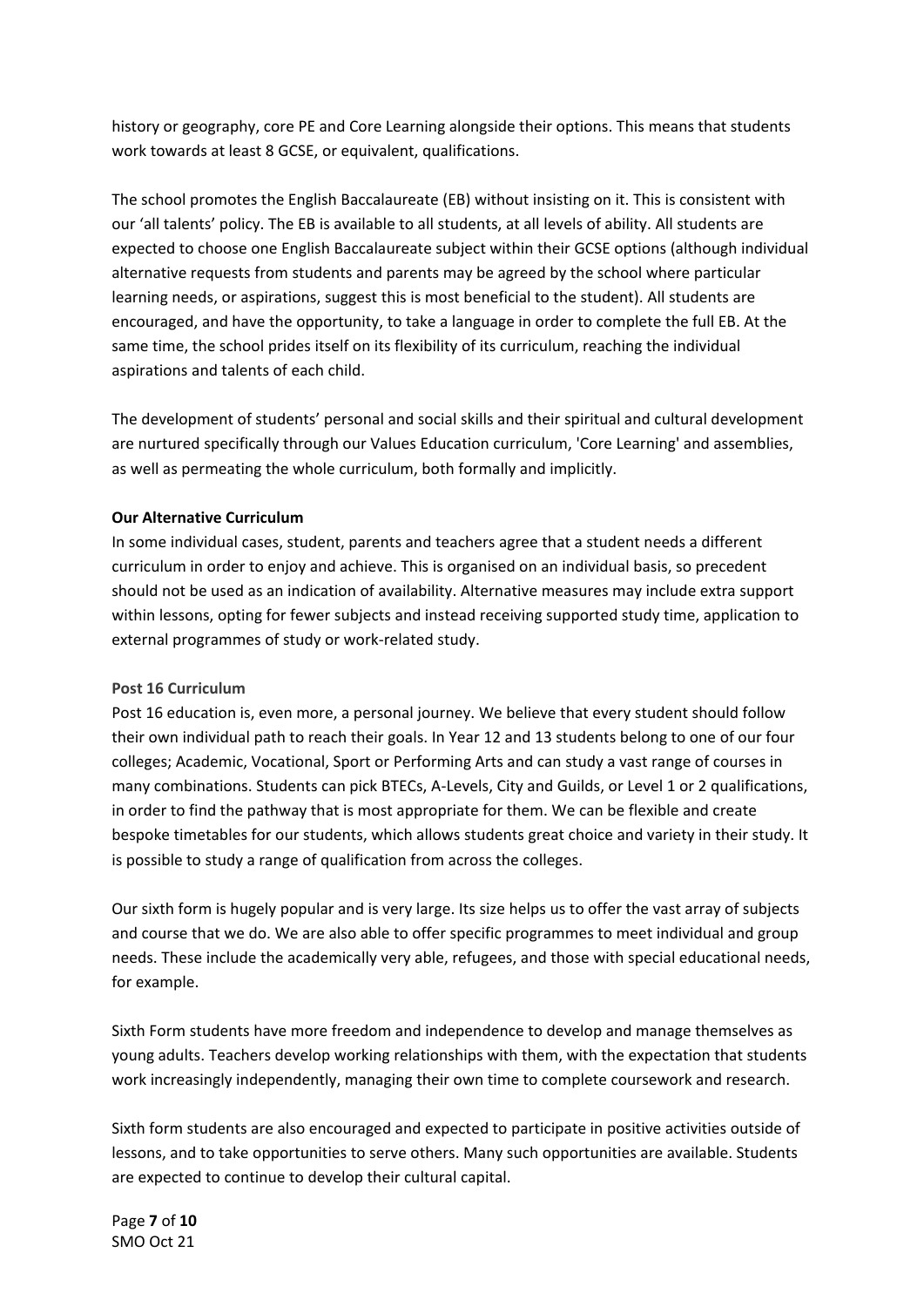University is an appropriate destination for many students and increasing numbers progress there. For others, employment or further study is appropriate. All students are guided to a suitably ambitious destination that enables them to succeed.

### **Mentoring**

All students in Years 7-11 are assigned to a mentor group with a teaching member of staff. Their mentor not only meets with them every morning to 'check-in' but also reviews their progress in a termly, hourly meeting. The mentor focuses on the academic side of the school experience, but also liaises with pastoral staff, where necessary, to ensure our students are supported to enjoy, achieve and make progress.

Across the course of a week, during morning mentoring sessions, the students complete age-related numeracy and literacy tasks, as well as review the school newsletter and action any pertinent notices. In the hour-long mentor session - completed with every student in a small group once a term – students will get the opportunity to review and discuss their attendance, conduct points, progress and class and homework. They will set SMART targets that can be shared with subject teachers, where needed, and reviewed in future sessions.

In addition to the year-group mentor groups, we also have several 'specialist' mentor groups for academically able students, elite sportspeople and elite performing artists. These groups offer a slightly modified programmes designed to allow for flexibility and enrichment and to help the students balance the demands of extra-curricular and external activities with school-focused work. We always aim for a high standard. For example, the school is one of the 'Cricketer' magazine's top 100 cricket schools in the UK. We are one of only two comprehensive schools on this list.

#### **Core**

Students in Years 7-10 complete weekly core learning lessons. These sessions are facilitated by senior staff and operate on a termly carousel. Students complete a range of modules, such as current affairs, life skills, British values and mindfulness, to give the further curriculum breadth and enhance their love of learning.

The core learning curriculum focuses on developing key skills, such as teamwork, research, presentation and problem-solving and employs a wide range of learning styles. In Key Stage 4, students also complete Level 1 NCFE qualifications in Sexual Health Awareness and Mental Health Awareness (though parents are given the opportunity to opt their children out from these sessions). These give them crucial knowledge and empowerment to keep themselves safe as they mature. Students in Year 11 are guided to additional intervention and support sessions across their curriculum to help them with final preparations for their GCSE examinations and coursework, though these are kept to a reasonable minimum. In addition, Information Advice and Guidance workshops and interviews are provided to help students consider Post 16 pathways and destinations.

Page **8** of **10** SMO Oct 21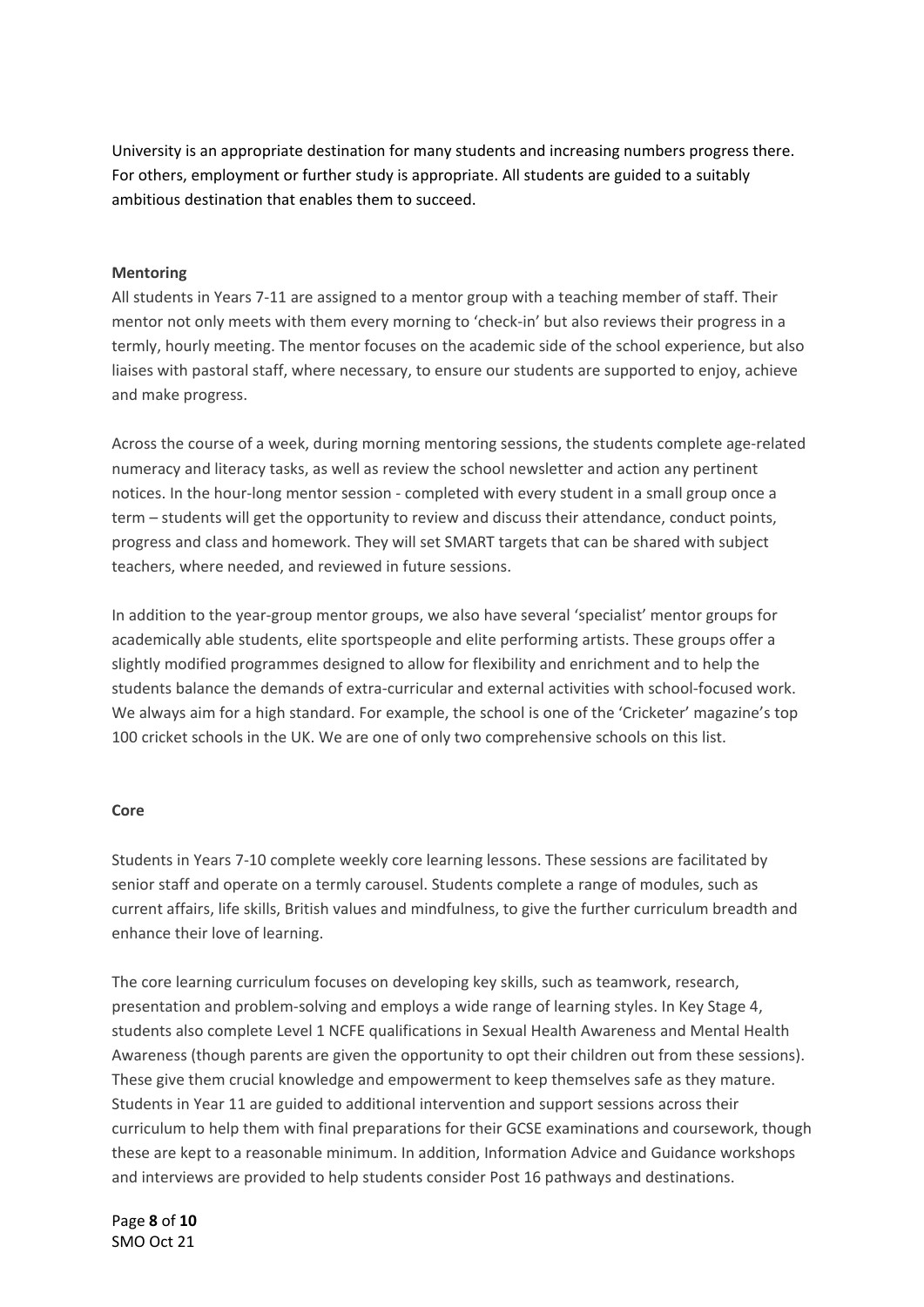Students in the Sixth Form follow a core programme which include topics such as; British Values, study skills, personal finance and volunteering. Safety is a common theme running through each term with topics such as sexual safety, risks associated with alcohol, drugs and promoting good mental health and wellbeing. The core sessions aim to prepare and support students for their futures, we want our students to be able to leave sixth form able understand the political system, to be financially independent and to know how to live a healthy lifestyle. We invite a variety of guest speakers to enrich the core programme even further such as ambassadors from local universities, and leaders from the NCS programme.

Core teachers provide students with their termly school report and support the students in writing targets to enable them to reflect on their effort and progress in their subjects

# **Our Curriculum Delivery**

The curriculum in each subject can be accessed via the links specific to the year group. Subject specialism, led by well qualified and expert staff, is at the heart of our curriculum. There are differences in the ways that the curriculum is constructed and assessed in different subjects. Staff subject specialism is developed through internal discussions, training, through collaboration with external advisory and training bodies, including teaching school alliances.

With a mastery approach, students study topics in great depth, with a clear understanding that they secure knowledge and revisit misconceptions or gaps in learning.

Key Stage 3 provides students with the time and space to gain this secure understanding. In our lessons you will typically see all students grappling with the same challenging content, with teachers providing additional support for students who need it. Rather than moving on to entirely new content, our higher attainers are usually expected to produce work of greater depth, flair and ambition.

Our approach to teaching and learning supports our curriculum by ensuring that lessons build on prior learning and provide sufficient opportunity for guided and independent practice.

We use the principles underpinning The Canterbury Academy Teaching and Learning handbook, summarised here:

- 1. Planning all students should be fully engaged in learning through exciting lessons.
- 2. Resources –must be inspiring, updated regularly and go beyond the walls of the classroom, incorporating, as appropriate, the latest technologies.
- 3. Differentiation arranged generally as a three-tiered challenge of Gold, Silver, Bronze.
- 4. Students' Progress students must engage fully in lessons and be rewarded for achieving.
- 5. Assessment assessment must be meaningful, well planned and designed to inform planning for future lessons.
- 6. Questioning Questioning must allow all students to reflect, think hard, analyse and create more questions for themselves.
- 7. Progress tracking students' progress must be checked in accordance with policy.

Page **9** of **10** SMO Oct 21